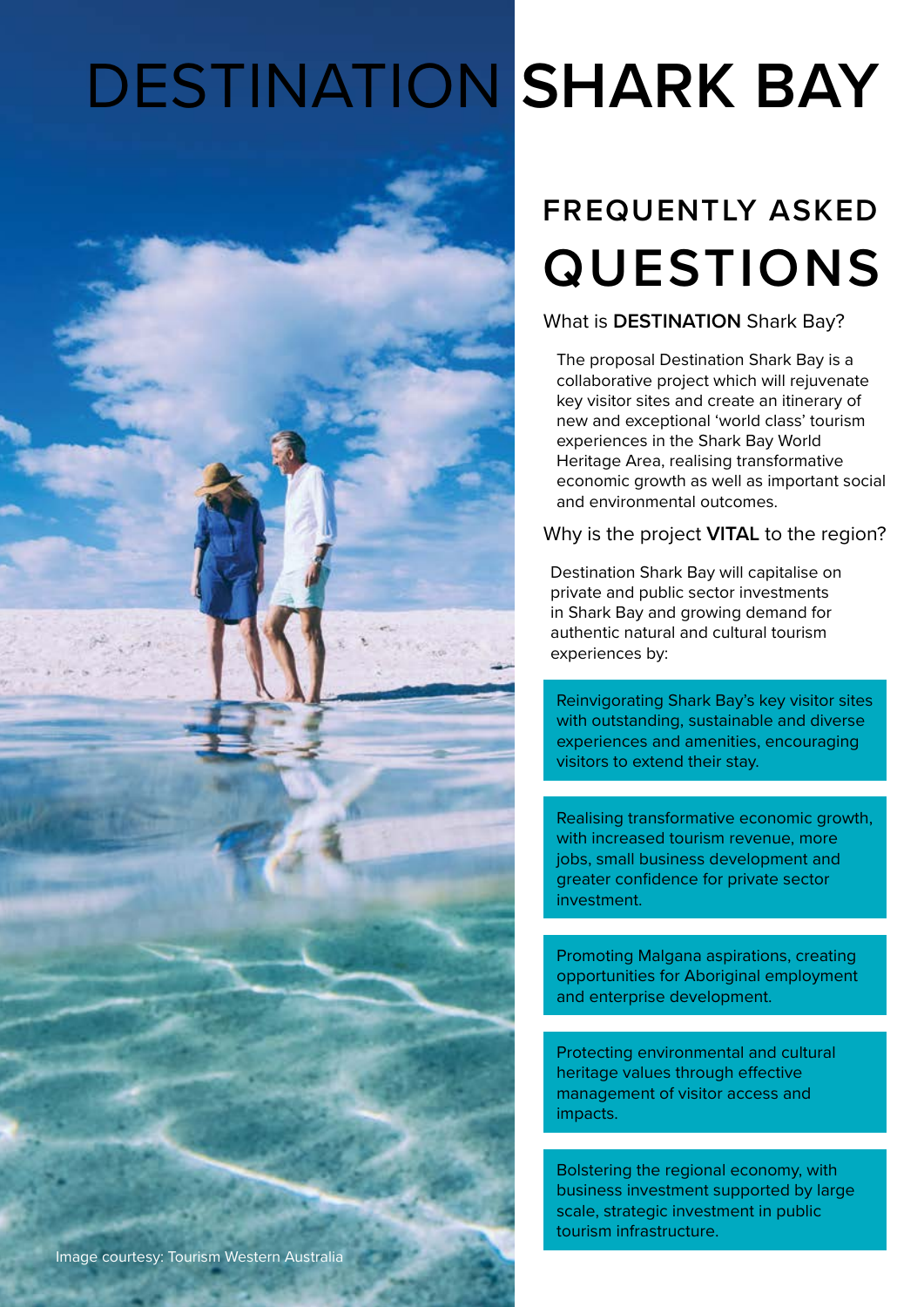#### | What is the **SCOPE** of Destination Shark Bay?

The Destination Shark Bay project includes the following redevelopment activities, to be delivered over a fouryear period:

- Rejuvenation of the Monkey Mia visitor experience
- Renewal of the Peron Homestead Precinct experience in Francois Peron National Park
- A new 'subterranean' experience at Shell Beach Conservation Park
- New ways of experiencing stromatolites at Hamelin Pool Marine Nature Reserve
- Impressive sculpture and landscape treatment to the World Heritage Area at the Overlander turn off on the North West Coastal Highway
- Improved viewing opportunities and visitor management at Eagle Bluff, South Peron including viewing decks, walk trails and interpretation.

#### | What are some of the **ASSUMPTIONS** underpinning Destination Shark Bay?

- Shark Bay has significant tourist appeal. The attractions include the wild dolphins at Monkey Mia and the remarkable, unique values of the World Heritage area.
- Visitors currently spend limited time at the key visitor sites. These sites are exposed to the elements and have unrealised potential to better engage visitors. With the provision of shade shelters, public facilities, 2WD access, interpretative material and walk trails and universal access where possible, visitors will have more reason to stay longer.
- Government has an obligation to protect World Heritage values. The installation of new visitor infrastructure will improve visitor management and public education, protecting these values for future generations.
- Tourism is the key economic driver for Shark Bay. By expanding the range of visitor experiences, upgrading facilities and providing exceptional visitor interpretation, the project will increase visitor expenditure, create local jobs, generate business activity and build resilience in the regional economy.
- The resilience of Shark Bay's tourism appeal needs to be enhanced. As Shark Bay relies heavily on the dolphin experience as its main attraction, the development of other world class experiences is important to expand Shark Bay's tourism reputation as more than just dolphins.
- The Malgana people of Shark Bay may wish to participate in Destination Shark Bay and pursue joint management opportunities with the State Government.

#### **HOW MUCH** does Destination Shark Bay cost and how might these funds be sourced?

|<br>|<br>|<br>| Department of Biodiversity, Conservation and Attractions (DBCA) has estimated the cost of Destination Shark Bay to be \$34,950,000. This includes funding for major rejuvenation works at six key tourist sites including: the Overlander turn off, Hamelin Pool, Eagle Bluff, Shell Beach, Peron Homestead and Monkey Mia. Gascoyne Development Commission (GDC), in consultation with the Destination Shark Bay Working Group has submitted funding for \$34,950,000 spread over four years (2020/21 to 2023/24).

# WHY does Destina<br>amount of money? **WHY** does Destination Shark Bay cost this

Visionary, transformational projects require significant public investment. It costs money to create a 'wow' factor, to captivate and emotively engage people.

The key visitor sites within the World Heritage Area were developed in the early 1990s. They are dated, tired, at end of life cycle, and inconsistent with the outstanding natural and cultural heritage values of the area. This situation diminishes the standard of and interpretation of the area's remarkable values, impedes visitor immersion and has direct economic consequences in relation to visitor perceptions, duration of visitor stays, length of the season and visitor spend.

Destination Shark Bay will rejuvenate key visitor attractions and create an itinerary of new and exceptional 'world class' tourism experiences within the World Heritage Area. It will emotively engage visitors through various interactive mediums including sculpture, art, technology and the built form.

The scope of the proposal is extensive, involving the rejuvenation of six key tourist attractions across the World Heritage Area. New roads and carparks, walk trails, shade facilities, built structures and interpretation works are all intended.

An evaluation of Royalties for Regions Tourism Projects conducted in 2019 found that investing 'at scale' on multi-faceted projects has been an important determinant of project success.

Despite these costs, the long-term benefits will be transformational. Destination Shark Bay is an investment in the future, protecting the World Heritage Area and providing long term benefits for the Shark Bay and regional communities.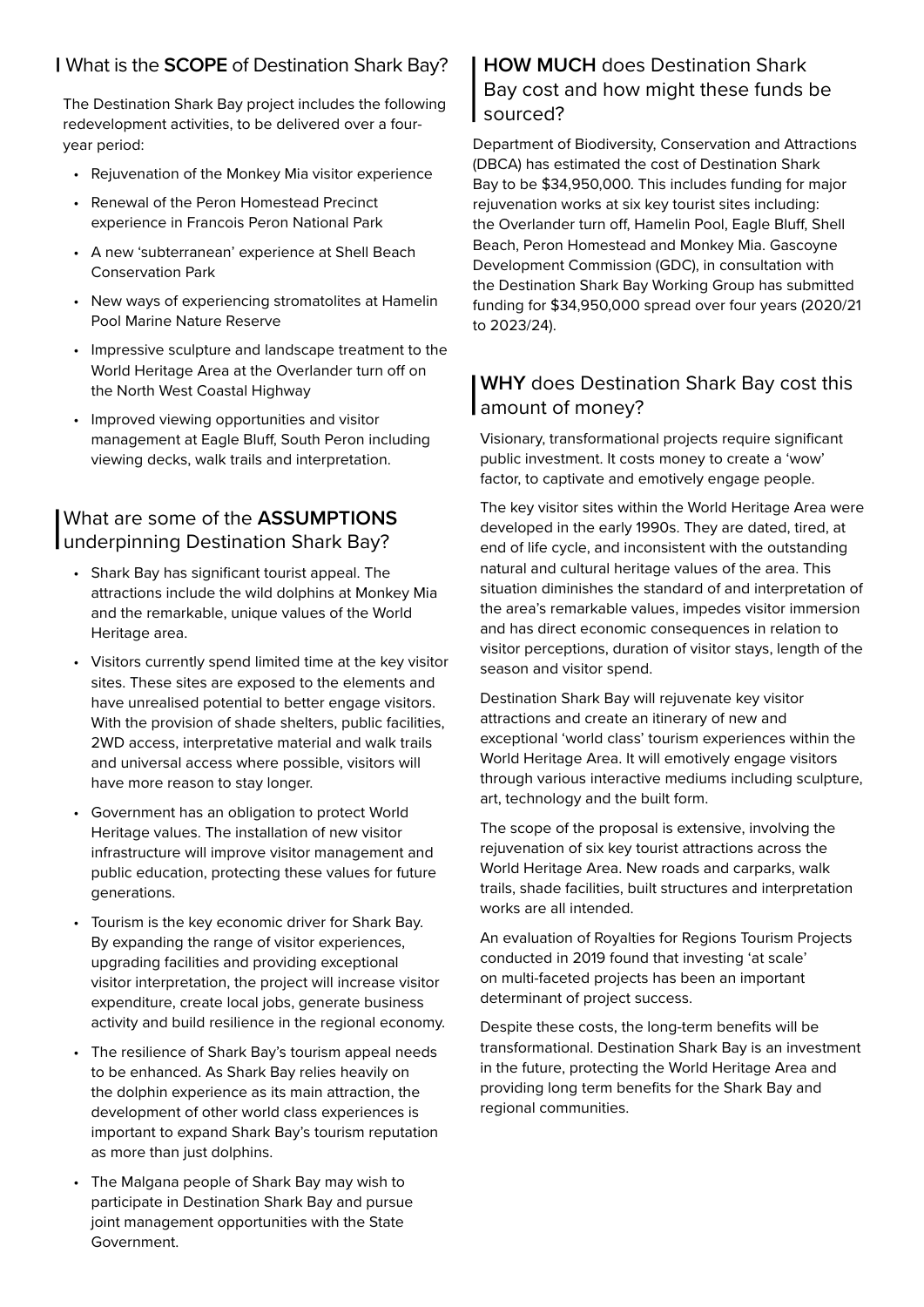# **Why should Destination S**<br>**PRIORITISED** for funding? Why should Destination Shark Bay be

Tourism is recognised as Shark Bay's only significant economic driver and is important for the local and regional communities. Shark Bay received on average 120,100 visitors per year from 2016-2018 and the average length of stay was 3.9 nights per visitor. The average visitor spend in the Shire of Shark Bay was \$73 million per year from 2015- 2018.

The tourism economy in Shark Bay is founded on the remarkable natural features of the World Heritage Area and its population of wild dolphins, which frequent Monkey Mia daily.

State investment in regional tourism infrastructure projects, like Destination Shark Bay, commonly yield more visitor numbers, increased visitor sentiment and economic impact than other tourism projects focussed on awareness and activity, accommodation and amenity development. This is particularly relevant for regions with natural assets, but limited tourist facilities, like Shark Bay.

Destination Shark Bay will capitalise on public and private sector investment in accommodation, private attractions and public amenity in Shark Bay. This investment will encourage visitors to stay longer, extending the peak season into the shoulder seasons, realising transformative economic growth as well as important social and environmental outcomes.

Destination Shark Bay will reduce the level of dependency on the popular Monkey Mia dolphins with improved alternative tourism offerings, broadening the economic base and encouraging longevity of stay.

Destination Shark Bay has been extensively planned since 2016 and is recommended within the DBCA 'Two-Year Action Plan for Nature Based Tourism (2019 and 2020)'. Additionally, Destination Shark Bay is complements the State Government's 'Plan for Our Parks' initiative, incorporating joint management opportunities with Malgana people.

# Why is **STATE GOVERNMENT INVESTMENT**<br>justified when the private and not for profit<br>sectors stand to benefit? justified when the private and not for profit sectors stand to benefit?

It is important to acknowledge the private and not for profit sectors have invested heavily in attractions, tourism services and accommodation developments in Shark Bay in recent times. Combined with Destination Shark Bay, this overall level of investment will realise transformative change for Shark Bay.

It stands to reason for Government to invest in projects like Destination Shark Bay, even though the private and not for profit sectors will also benefit. Governments are responsible for the growth and welfare of regional communities and the private and not for profit sectors serve important functions in regional communities.

They provide services, create job opportunities, generate economic returns, stimulate business development and create significant flow on effects. They are critical for the local, regional and state economies.

Government investment will also give greater confidence for the private sector to further invest in the development of new visitor services and facilities in the Shark Bay area.

Government investment is justified for many other reasons, including it has an international obligation to protect the World Heritage values of Shark Bay. Government is also committed to Aboriginal economic development and Destination Shark Bay provides the means to achieve this.

#### | Why weren't these **SITES AND FACILITIES** maintained over time reducing the need for this investment?

The key visitor sites and facilities within Shark Bay have been well maintained by DBCA since their construction in the early 1990s.

The reality is that after 30 years these sites and facilities are now dated, tired, at the end of their life cycle and inconsistent with the outstanding natural and cultural heritage values of the area.

Destination Shark Bay is about rejuvenation. Destination Shark Bay proposes new ways of telling the 'Shark Bay story' befitting of its history, World Heritage status and tourist appeal. It will emotively engage visitors through various interactive mediums including sculpture, art, technology and the built form.

# | How will Destination Shark Bay<br>| FUTURE MAINTENANCE costs? How will Destination Shark Bay meet

Destination Shark Bay aims to be best practice, standalone and sustainable. All infrastructure development will be robust, designed to withstand many years of use, with minimal ongoing maintenance costs. The selected materials will be environmentally friendly and energy efficient and renewable energy-based systems will be implemented where applicable.

DBCA will meet ongoing maintenance costs on lands that they manage. Revenue derived from park entry fees, camping fees and commercial operations is used to meet ongoing maintenance requirements.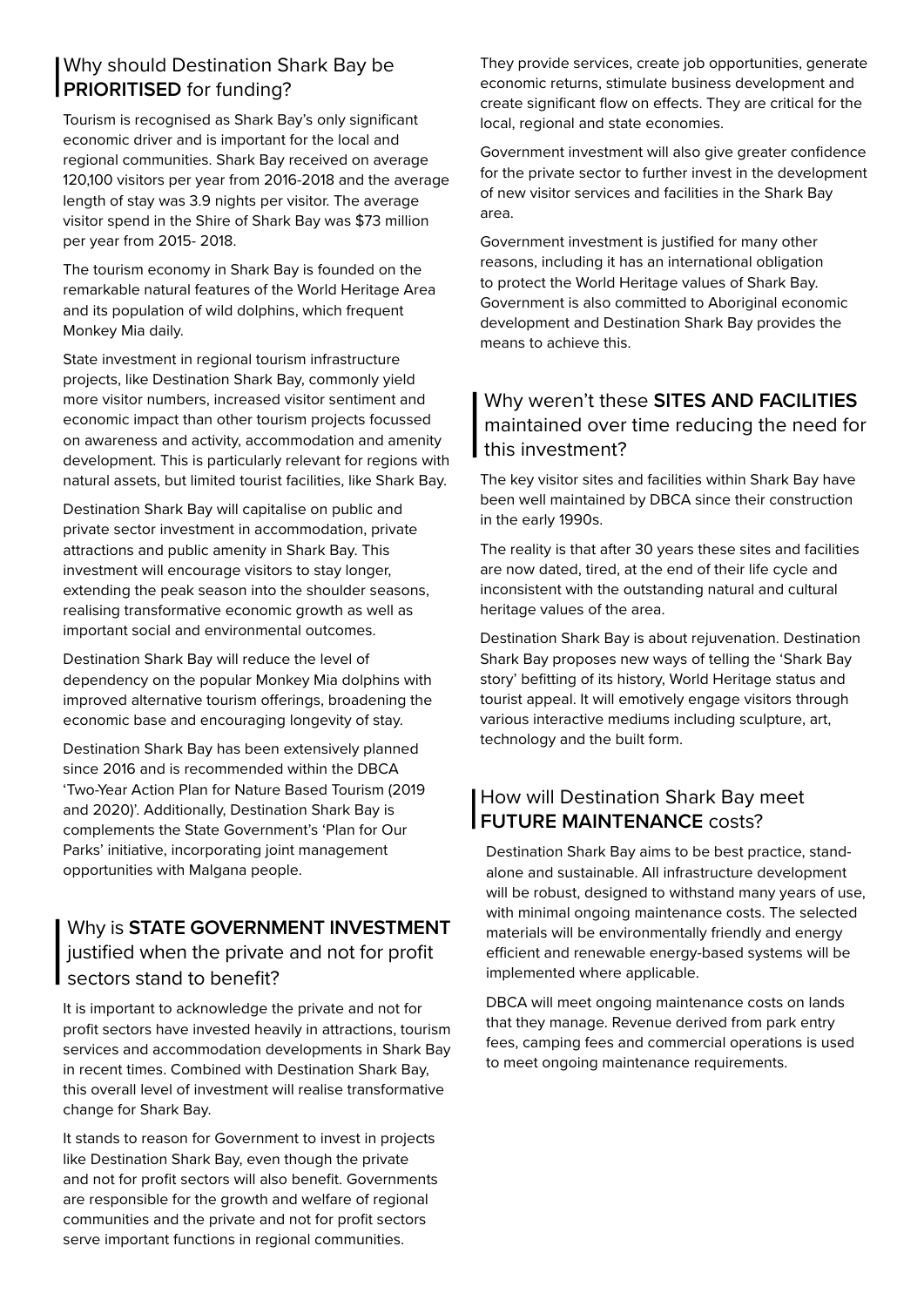# Who is going to deliver Destination S<br>Bay and how will this be **ACHIEVED**? Who is going to deliver Destination Shark

DBCA will project manage and administer Destination Shark Bay. For sites with neighbouring business operations such as Hamelin Pool and Monkey Mia, DBCA will work closely with the Shire of Shark Bay and neighbours.

In the case of the Overlander Trail Head, at the turn off on North West Coastal Highway, DBCA will work closely with the landholders and vested authorities.

DBCA has considerable expertise in large scale tourism developments and the capacity to implement Destination Shark Bay. They are well resourced, comprising of parks and visitor services staff based in the region, and supported by landscape design and planning staff based in Perth. Private sector professionals (for example, architects, engineers) would also be engaged to support a project of this scale.

Whilst there has been significant stakeholder engagement to date, ongoing community consultation, particularly with the Malgana Aboriginal Corporation will be required to maximise the economic, social and environmental benefits of Destination Shark Bay.

Local and regional industry has the capacity to undertake the on-ground activities and deliver the highquality outcomes required.

Project design works are well developed for various site activities. It is anticipated that on-ground work could commence at Monkey Mia and Shell Beach in 2020. The remainder of the activity will be undertaken over the course of four years.

# How will Destination Shark Bay **INCREASE**<br> **VISITOR LENGTH OF STAY** and increase<br>
visitor numbers during the shoulder and<br>
low season?<br>
Increasing visitor length of stay and visitor numbers **VISITOR LENGTH OF STAY** and increase visitor numbers during the shoulder and low season?

Increasing visitor length of stay and visitor numbers during the shoulder and low seasons can be achieved through the provision of contemporary infrastructure at key visitor sites. Visitor experience will be significantly enhanced with creative interpretation of the attractions and more comfortable amenities as proposed in Destination Shark Bay.

By rejuvenating key visitor sites, it is anticipated that visitors will stay an extra day. This is a realistic assumption. According to Tourism WA data, the average visitor stays in Shark Bay for 3.9 nights. It is projected that the visitor length of stay could increase on average by 12 hours over the four most popular sites in the World Heritage Area. This will encourage visitors to stay one extra day.

By rejuvenating the key visitor sites there will be an increase of up to 10% more visitors to the sites over the year.

Data collected by DBCA suggests there has been at least an 8% increase on average per year over the past three years. Considering this, a projected 10% increase in visitor numbers per year as a direct result of the installation of contemporary infrastructure is certainly achievable, if not a little conservative.

If more visitors come to Shark Bay in the shoulder and low season, when there is accommodation capacity, then this will realise significant economic transformation. This could be achieved through promotional campaigns directed toward the international market who experience colder conditions at home during the Northern Hemisphere winter. Targeted promotions may also attract the domestic market.

#### | What are the **ECONOMIC BENEFITS** of Destination Shark Bay?

Destination Shark Bay will create significant economic benefits for the Shark Bay and regional communities.

Economic impact assessments suggest that spending \$34.9 million (project cost) will generate the following economic returns:

- Total construction effect \$63.7M in the Gascoyne region and the creation of 101 new jobs during the construction phase, with 22 directly employed on the project.
- Post construction economic impact estimates:
	- \$16.9M peak (2024-25) annual increase to Gascoyne region's Gross Regional Product;
	- \$136.3M (2020-21 to 2030-31) cumulative impact to GRP.
- Post construction employment estimates:
	- 119 FTE peak (2024-25) annual job creation for Gascoyne and 93 FTE for Shark Bay;
	- 958 FTE cumulative (2020-21 to 2030-31) job creation for Gascoyne; 752 FTE for Shark Bay.
- Benefit-cost ratio: 3.06 for the Gascoyne with breakeven year in 2025-26; 2.34 for Shark Bay with breakeven year after 2025-26.

More detailed analysis will be undertaken by an independent consultant to substantiate the business case and demonstrate the benefits of Destination Shark Bay to the community, government, the not for profit and private sectors.

# | How will Destination Shark Bay PROVID<br>| OPPORTUNITIES for Aboriginal people? How will Destination Shark Bay **PROVIDE**

The Malgana Aboriginal Corporation is a member of the Destination Shark Bay Working Group. It is anticipated that the Malgana people of Shark Bay will wish to participate in Destination Shark Bay and pursue joint management opportunities with the State Government.